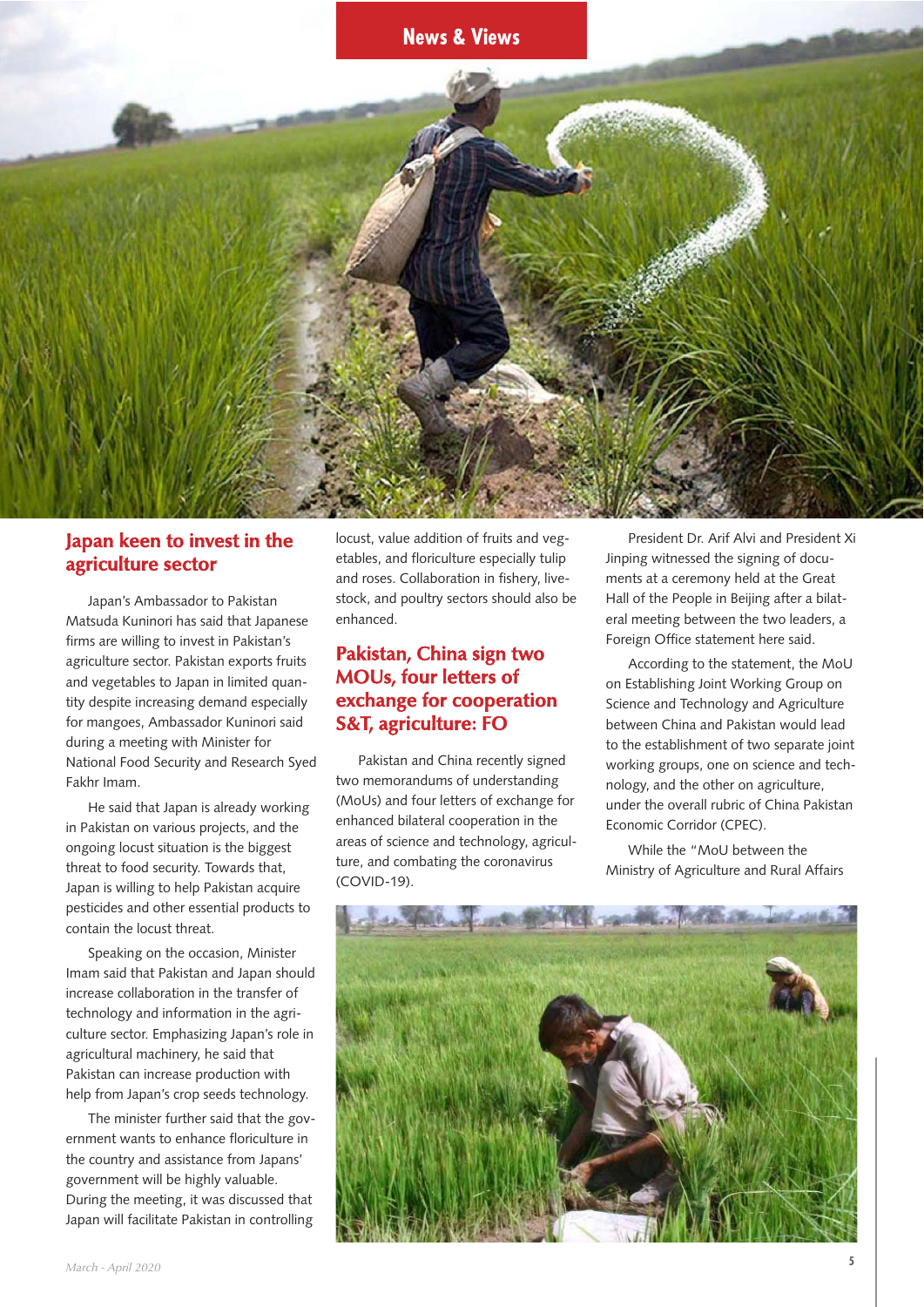#### **News & Views**

of China (MARA) and the Ministry of National Food Security and Research of Pakistan (NFS&R) on Strengthening Cooperation on Plant and Disease Control" would help in monitoring and control of major pests and diseases, and improve agricultural productivity, it added.

The letters of exchange signed at the ceremony would play an important role in combating Covid-19 in Pakistan, the statement mentioned. President Dr. Arif Alvi visited Beijing, China, from March 16 to 17 at the invitation of President Xi Jinping.

## **PM seeks proposals for agriculture package**

Prime Minister Imran Khan has said that the government is taking effective steps to deal with coronavirus challenge and sought recommendations from the Special Committee on Agricultural Products to provide special relief to the agriculture sector. In a meeting with National Assembly Speaker Asad Qaiser, who is also the chairperson of the 31 member special committee, the prime minister said the government is considering relief for the agriculture sector in

budget, besides the introduction of effective policies.

The prime minister said that parliament is representative of the people's aspirations and it is important to keep the institution functional even during the situation of coronavirus. Asad Qaiser, who is also the head of Parliamentary Committee on COVID-19, apprised PM Imran of proposals of the body, including the convening a virtual session of the National Assembly.

He said given the prevailing situation of coronavirus, the meetings of the parliament's standing committees are being held through video-link. The prime minister lauded the efforts of Asad Qaiser in maintaining religious harmony among different segments.

Prime Minister Khan said, "We can never forget all of you far away from Pakistan who continue to do us proud and are our greatest asset, playing a critical role in Pakistan's development through remittances and charity work." The Prime Minister expressed grief over reports of the death of Pakistanis abroad due to COVID-19, including those serving as the front line in the global war against the pandemic.



## **Food dept ordered to increase the number of wheat procurement centers**

Punjab Food Minister Abdul Aleem Khan has directed the food department to increase the number of wheat procurement points across the province to meet the growing need. During a meeting, the senior minister was informed that overall 382 procurement points were functional across the province.

Provincial Food Secretary Zafar Nasrullah Khan informed the minister that Pakistan Agricultural Storage and Services Corporation (PASSCO) was purchasing wheat from 12 districts in Punjab.

The food department had started the procurement drive on April 14 at the fixed price of Rs1,400 per 40 kilograms. According to District Food Controller Amjad Ali Khan, the price of 100 kilograms of wheat had been fixed at Rs3,900. Khan also directed the authorities dealing with the matter to consult with public representatives to ensure the smooth execution of the project.

The senior minister further directed to put in place all the precautionary measures amid the coronavirus pandemic. "Make sure to prevent large crowds at the procurement centers," he said. "Ensure hand sanitizers, safe distance, and clean drinking water to facilitate farmers at the centers," Khan added.

Aleem Khan directed the officials to stay vigilant during the process, adding that it was the responsibility of the department to meet the procurement target, besides ensuring the protection of the commodity. "Wheat and flour are the most important food items so negligence would not be tolerated," he said.

#### **Govt procures over 830,619 tons of wheat**

More than 830,619 metric tons of wheat has been procured so far under the government's procurement campaign for the current fiscal year of 2019/20 as against the set target of 8.25 million tons to fulfill the domestic and export requirements, an official said.

Food Security Commissioner in the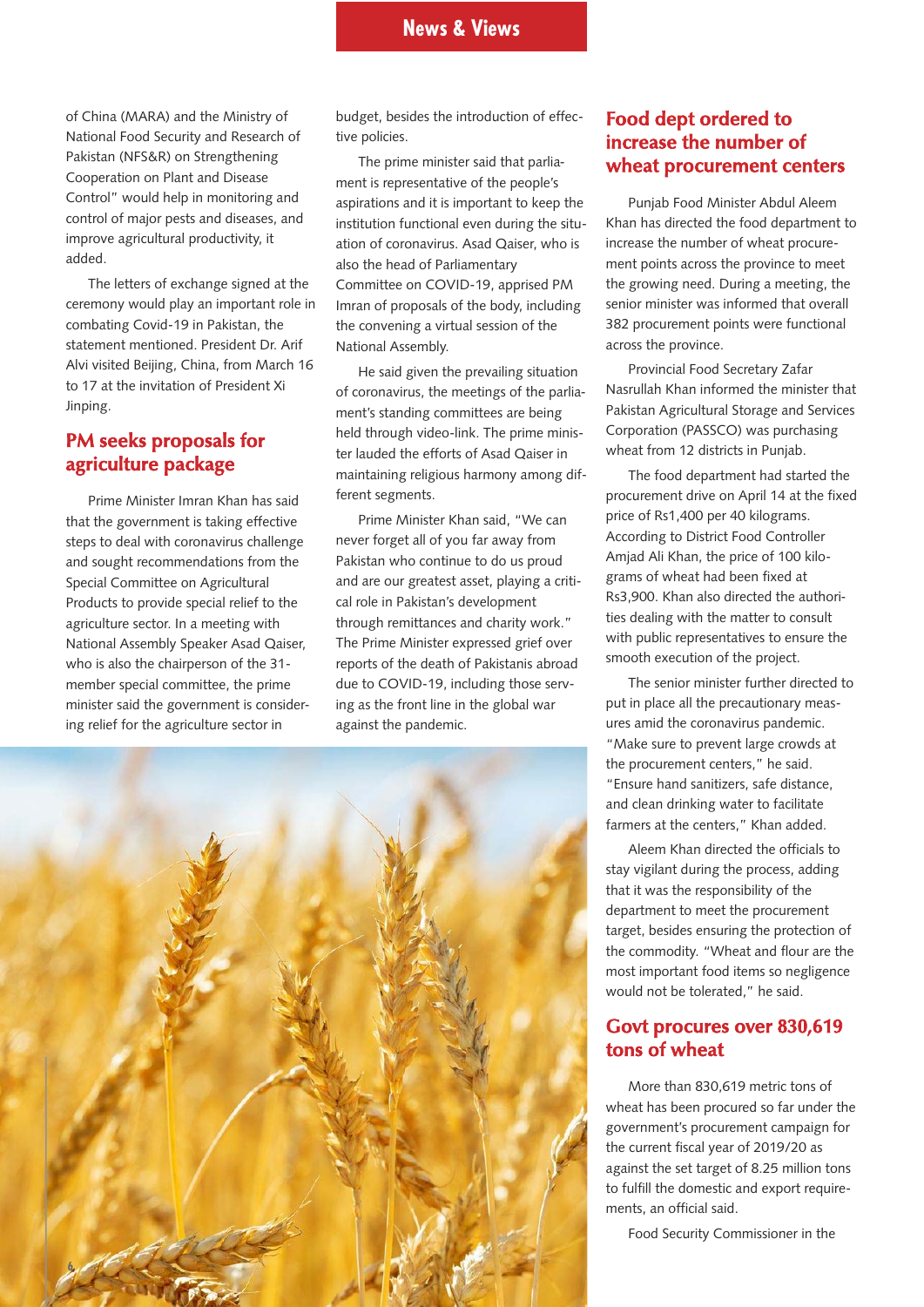Ministry of National Food Security and Research Imtiaz Ali Gopang said the Economic Coordination Committee of the cabinet approved wheat procurement targets of the public sector for tackling the local needs and keeping the strategic reserves. Gopang told APP that about 10.07 percent of the procurement target has been achieved so far whereas the drive is in full swing all across the wheatgrowing areas of the country.

Punjab has so far procured about 345,228 metric tons of wheat as against the set target of 4.5 million tons, he said, showing that 7.67 percent of the set target was achieved. Sindh completed 22.38 percent of its procurement target as it procured about 313,323 tons of wheat, he added. The commissioner said the procurement campaign was not yet started in Balochistan, whereas the Khyber Pakhtunkhwa procured about 27,000 tons of wheat. The Pakistan Agricultural Storage and Service Corporation (Passco) also procured about 170,831 metric tons of wheat and achieved about 9.48 percent of its set task, he added. Gopang further said sufficient wheat stocks of about 0.761 million tons are available in the country to tackle the domestic consumption whereas new crop has also started to arrive in the local markets.

According to data of wheat stocks provided by the provincial food ministries and allied departments to the ministry of national food security and research by the end of last week, wheat reserves in the country stood at 0.761 million tons.

Around 0.290 million tons of wheat was available in Punjab and 0.255 million tons in Sindh for fulfilling the local needs, the commissioner said. He said Khyber Pakhtunkhwa has about 0.065 million tons of wheat, whereas Balochistan has 0.0070 million tons of wheat in their stocks. Passco has 0.174 million tons of grains for local consummation, he added.

Gopang said wheat consumption at the national level was estimated at 26.91 million tons. Therefore, the current wheat stock of the public sector at the level of 0.761 million tons is sufficient to cater to the national consumption for 10 days. "The procured quantity will be accounted

for after the end of Food Year as on 1st May 2020." Besides, 1,162 wheat purchase centers were established across the country to facilitate the growers for selling their products on official fixed rates. The minimum support price was approved at Rs1,400 per 40 kg to provide better rates of return.

## **Govt urged to allow export of perishable items**

The fruit and vegetable dealers have expressed concerns over the closure of the Torkham border and demanded of the government to allow the stranded

containers of perishable goods to enter Afghanistan to protect the business community from huge financial losses.

At least 300 containers loaded with different items including vegetables were stopped from entering Afghanistan at 9 pm on April 15 despite clearance from relevant departments, All Pakistan Agriculture Produce Traders Federation President Malik Mohammad Ali Sohni told to media.

He said that the government had allowed movement of the trucks across the border till midnight of April 15 but it was stopped three hours before the stipulated time and as result 300 trucks and containers could not enter Afghanistan. Mr. Sohni said that many of the trucks loaded with meat and poultry returned to Peshawar but the vehicles carrying fruits and vegetables were still stuck at Torkham.

He said that the government should open the border for three hours only to allow the vehicles, which had acquired prior permission, to enter Afghanistan.

Mr. Sohni feared that in case the border was not opened immediately, the prices of vegetables in Khyber Pakhtunkhwa would rise further particularly in Ramzan as the business community would prefer to export the items via the Chaman border.

**Discover & Control Leaks & Waste** In **Compressed Air System** 

# **Compressed Air Audit Services**



Tel: +92 51 2228763 | Cell: +92 332 0506134 Email: info@airaudit.com.pk | Web: www.airaudit.com.pk I ISLAMABAD KARACHI  $\mathbf{r}$ **LAHORE** 

> Similarly, he said, in routine Pakistan had to import different fruits from Afghanistan during that season including watermelons, grapes, and pomegranates but the restrictions would cause a shortage of those fruits. He said that the government should strictly maintain its SOPs to stop the spread of coronavirus and allow the only driver and one conductor with each truck to continue the supply of essential goods only.

Mr. Sohni said that at present, the vehicles were allowed under the transit trade agreement, and transportation of all other goods from both sides was stopped. The local exporters, he said, had spent millions of rupees to buy tomatoes, okra, and other items in Sindh and Punjab for export to Afghanistan. If the supply was not allowed, they would face huge financial losses, he added.

## **Food security plan promised by SAPM Zafar Mirza**

Islamabad: Special Assistant to the Prime Minister on National Health Services Dr. Zafar Mirza has said a comprehensive food security plan will be formulated to avoid food shortages in the coming weeks and months.

In tweets in the backdrop of the decisions taken by the National Security Committee meeting to deal with coron-